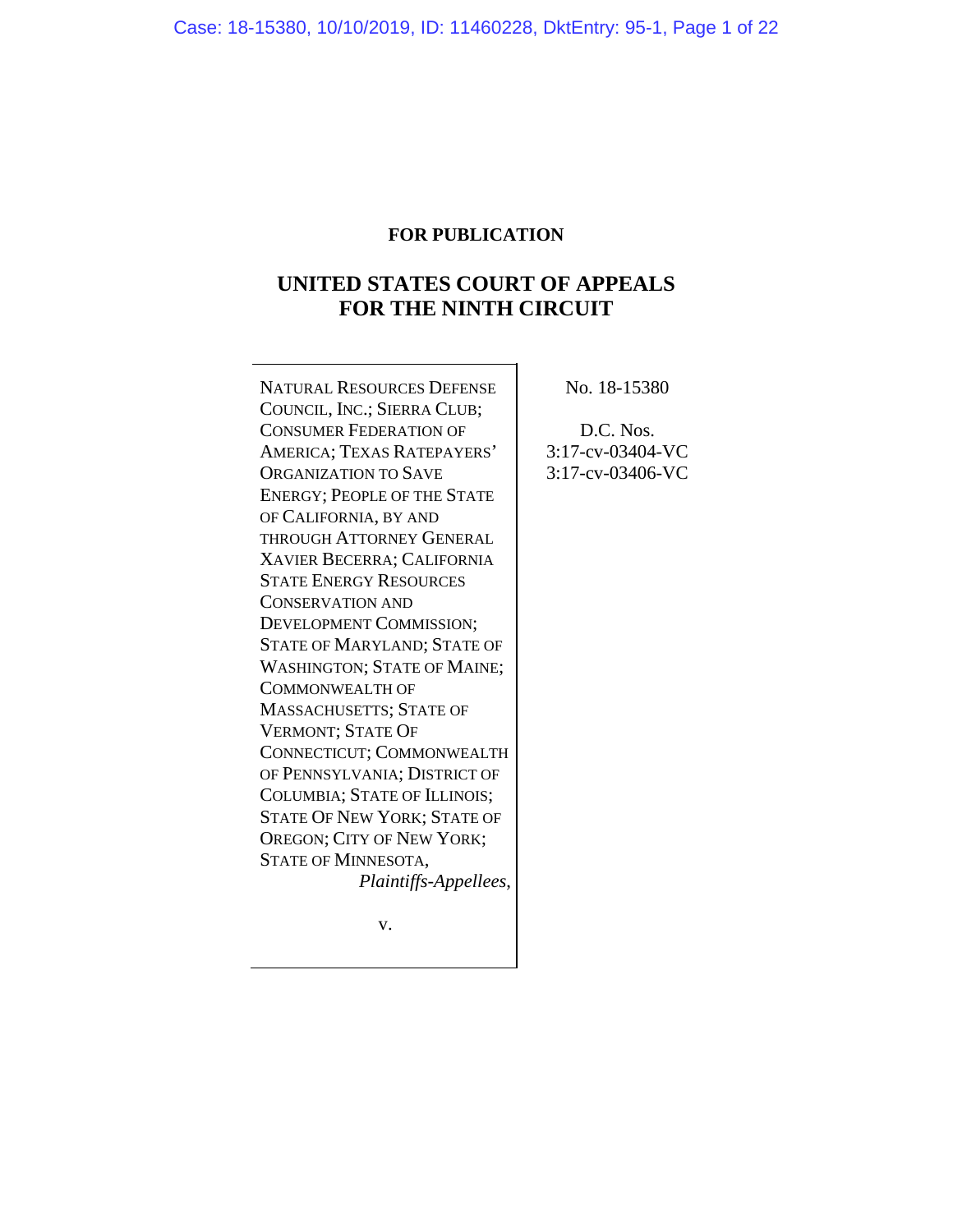JAMES R. PERRY, in his official capacity as Secretary of Energy; U.S. DEPARTMENT OF ENERGY, *Defendants-Appellants*, and AIR-CONDITIONING, HEATING, & REFRIGERATION INSTITUTE, *Intervenor-Defendant.* NATURAL RESOURCES DEFENSE COUNCIL, INC.; SIERRA CLUB; CONSUMER FEDERATION OF AMERICA; TEXAS RATEPAYERS' ORGANIZATION TO SAVE ENERGY; PEOPLE OF THE STATE OF CALIFORNIA, BY AND THROUGH ATTORNEY GENERAL XAVIER BECERRA; CALIFORNIA STATE ENERGY RESOURCES CONSERVATION AND DEVELOPMENT COMMISSION; STATE OF MARYLAND; STATE OF WASHINGTON; STATE OF MAINE; COMMONWEALTH OF MASSACHUSETTS; STATE OF VERMONT; STATE OF CONNECTICUT; COMMONWEALTH OF PENNSYLVANIA; DISTRICT OF COLUMBIA; STATE OF ILLINOIS; STATE OF NEW YORK; STATE OF

No. 18-15475

D.C. Nos. 3:17-cv-03404-VC 3:17-cv-03406-VC

**OPINION**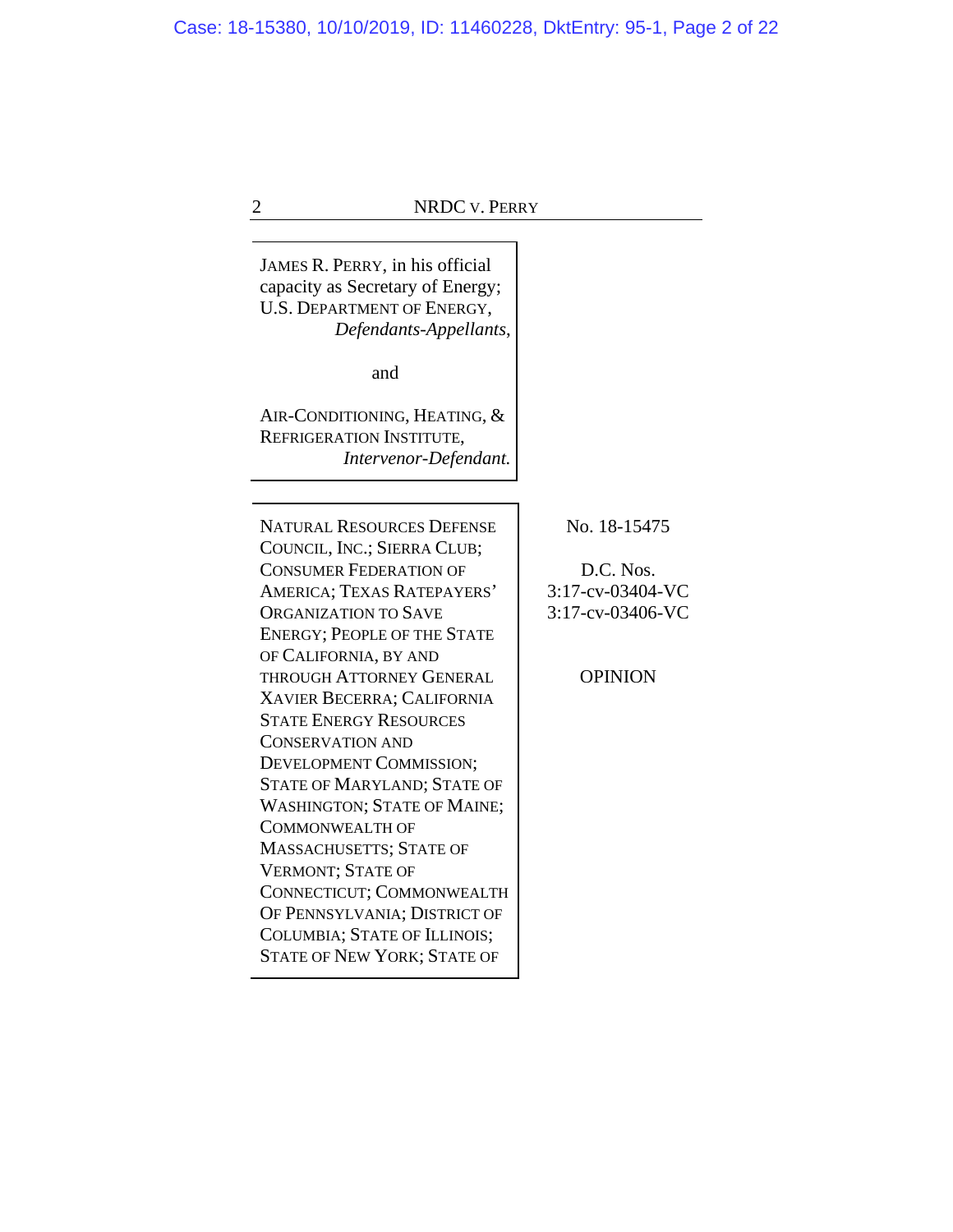OREGON; CITY OF NEW YORK; STATE OF MINNESOTA, *Plaintiffs-Appellees*,

v.

JAMES R. PERRY, in his official capacity as Secretary of Energy; U.S. DEPARTMENT OF ENERGY, *Defendants*,

and

AIR-CONDITIONING, HEATING, & REFRIGERATION INSTITUTE, *Intervenor-Defendant-Appellant.*

> Appeals from the United States District Court for the Northern District of California Vince Chhabria, District Judge, Presiding

Argued and Submitted November 14, 2018 San Francisco, California

Filed October 10, 2019

Before: Mary M. Schroeder and Paul J. Watford, Circuit Judges, and David A. Ezra, [\\*](#page-2-0) District Judge.

Opinion by Judge Watford

<span id="page-2-0"></span><sup>\*</sup> The Honorable David A. Ezra, United States District Judge for the District of Hawaii, sitting by designation.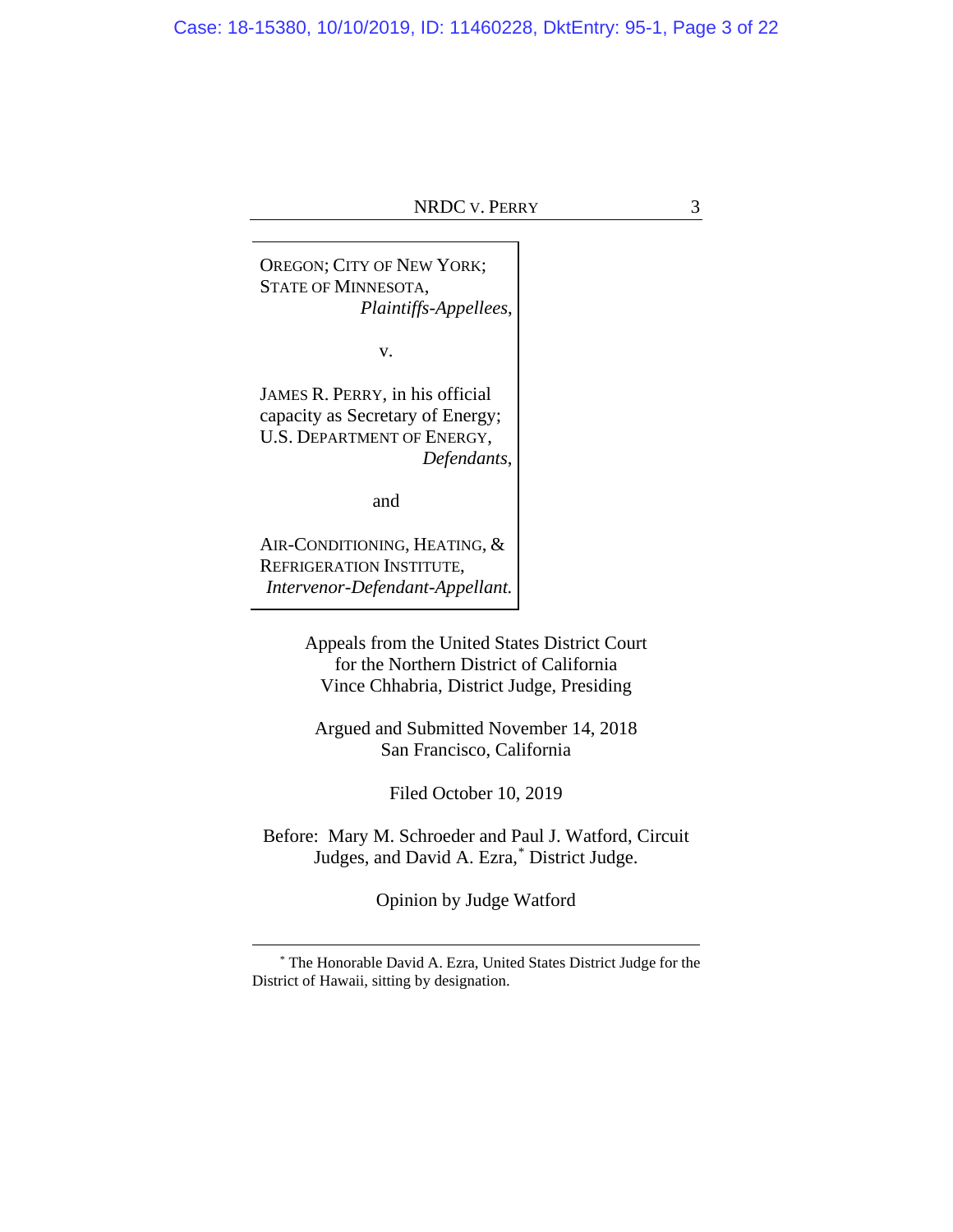# **SUMMARY**[\\*\\*](#page-3-0)

#### **Department of Energy / Regulations**

The panel affirmed the district court's order directing the U.S. Department of Energy ("DOE") to publish four energyconservation standards in the Federal Register.

The district court agreed with the plaintiffs' contention that a DOE regulation known as the "error-correction rule," 10 C.F.R. § 430.5, imposed upon DOE a non-discretionary duty to publish the standards in the Federal Register, and its refusal to do so violated the rule.

The plaintiffs are a group of States and municipalities as well as several environmental and consumer organizations. They brought suit against DOE under the Energy Policy and Conservation Act (EPCA)'s citizen-suit provision.

The panel rejected DOE's challenges to the district court's assertion of jurisdiction under 42 U.S.C. § 6305(a)(2). The panel held that DOE relinquished whatever discretion it might have had to withhold publication of the rules at issue when it adopted the errorcorrection rule. The panel further held that by delaying publication of the four rules beyond the period permitted under the error-correction rule, DOE violated the nondiscretionary duty imposed by its own regulation. The panel also held that plaintiffs were not precluded from bringing the action under 42 U.S.C.  $\S$  6305(a)(2). The panel held that

<span id="page-3-0"></span><sup>\*\*</sup> This summary constitutes no part of the opinion of the court. It has been prepared by court staff for the convenience of the reader.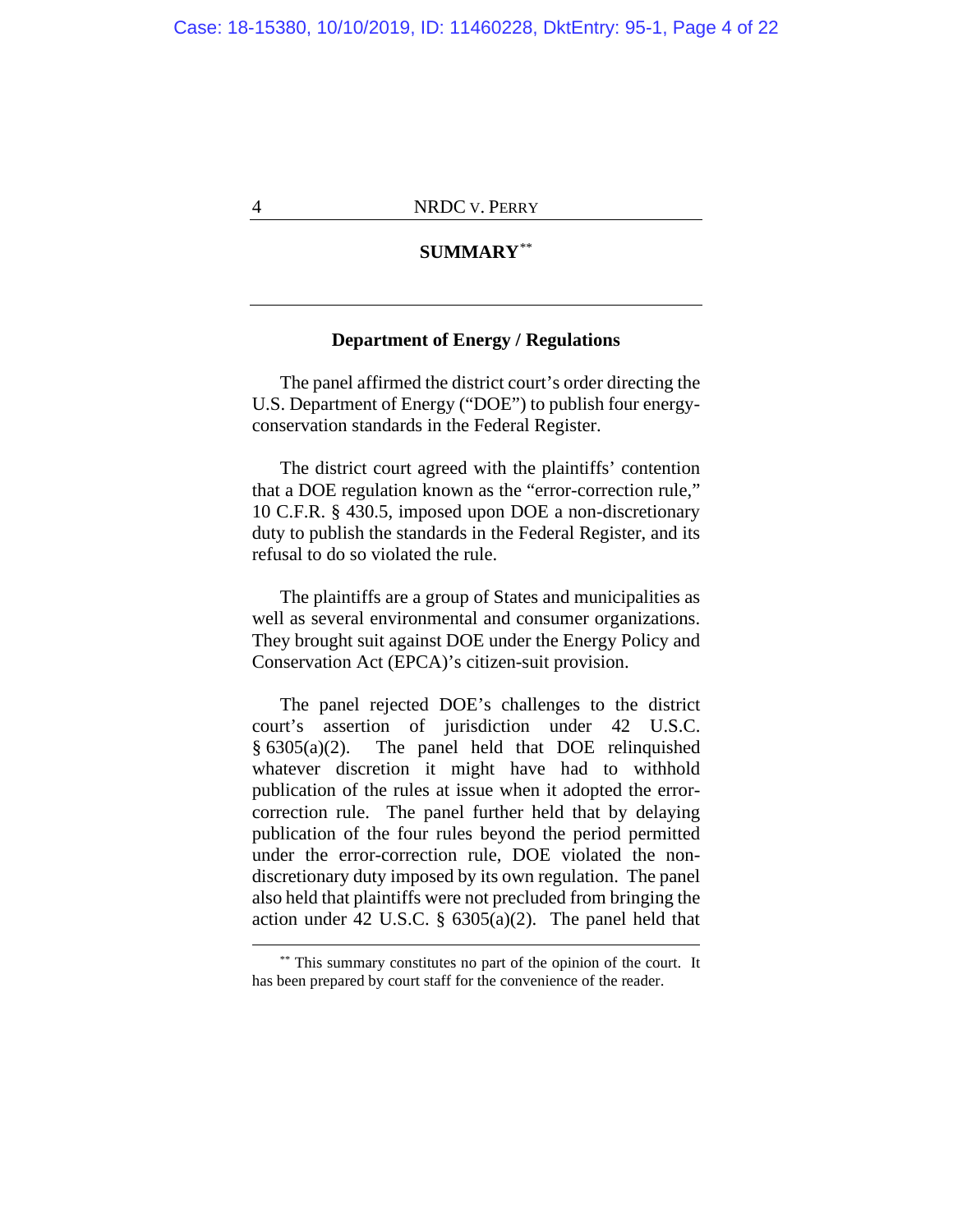§ 6305(a)(2) provided the necessary clear waiver of sovereign immunity from citizen suits predicated on a nondiscretionary duty imposed either by statute or regulation.

The panel held that the plaintiffs properly invoked EPCA's citizen-suit provision to challenge DOE's failure to perform is non-discretionary duty to submit the four rules at issue for publication in the Federal Register.

#### **COUNSEL**

H. Thomas Byron III (argued) and Mark B. Stern, Appellate Staff; Alex G. Tse, Acting United States Attorney; Civil Division, United States Department of Justice, Washington, D.C.; for Defendants-Appellants.

Ian Fein (argued), Natural Resources Defense Council, San Francisco, California; Aaron Colangelo, Natural Resources Defense Council, Washington, D.C.; Daniel Carpenter-Gold, Natural Resources Defense Council, New York, New York; for Plaintiff-Appellee Natural Resources Defense Council, Inc.

Timothy D. Ballo, Earthjustice, Washington, D.C., for Plaintiffs-Appellees Sierra Club, Consumer Federation of America, and Texas Ratepayers' Organization to Save Energy.

Somerset Perry (argued) and Jaime Jefferson, Deputy Attorneys General; Susan S. Fiering, Supervising Deputy Attorney General; Sally Magnani, Senior Assistant Attorney General; Office of the Attorney General, Oakland, California; Bryant B. Cannon, Deputy Attorney General; Xavier Becerra, Attorney General; Office of the Attorney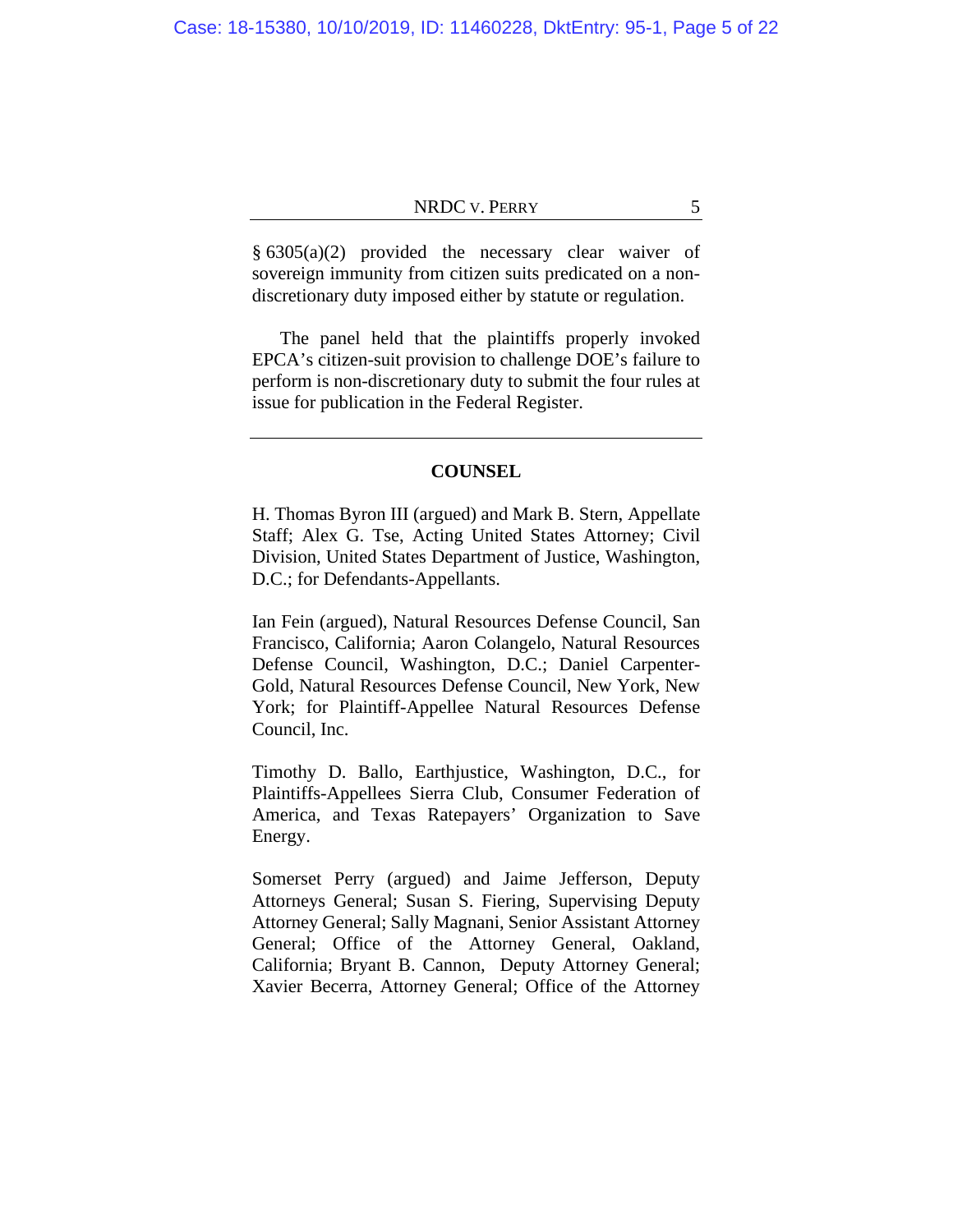General, San Francisco, California; Lisa Kwong and Timothy Hoffman, Assistant Attorneys General; Patrick A. Woods, Assistant Solicitor General; Environmental Protection Bureau, Office of the Attorney General, Albany, New York; George Jepsen, Attorney General; Robert Snook and Matthew Levine, Assistant Attorneys General; Office of the Attorney General, Hartford, Connecticut; Lisa Madigan, Attorney General; Gerald T. Karr, Assistant Attorney General; Attorney General's Office, Chicago, Illinois; Janet T. Mills, Attorney General; Susan P. Herman, Deputy Attorney General; Office of the Attorney General, Augusta, Maine; Brian E. Frosh, Attorney General; Steven M. Sullivan, Solicitor General; Office of the Attorney General, Baltimore, Maryland; Maura Healey, Attorney General; Shennan Kavanaugh and I. Andrew Goldberg, Assistant Attorneys General; Office of the Attorney General, Boston, Massachusetts; Max Kieley, Assistant Attorney General, Office of the Attorney General, St. Paul, Minnesota; Ellen F. Rosenblum, Attorney General; Benjamin Gutman, Solicitor General; Denise G. Fjordbeck, Attorney-in-Charge, Civil Administrative Appeals; Jesse Ratcliffe, Assistant Attorney General; Natural Resources Section, Oregon Department of Justice, Salem, Oregon; Josh Shapiro, Attorney General; Michael J. Fischer, Chief Deputy Attorney General; Office of the Attorney General, Harrisburg, Pennsylvania; Thomas J. Donovan Jr., Attorney General; Julio A. Thompson and Laura B. Murphy, Assistant Attorneys General; Attorney General's Office, Montpelier, Vermont; Bob Ferguson, Attorney General; Laura J. Watson, Senior Assistant Attorney General; Office of the Attorney General, Olympia, Washington; Karl A. Racine, Attorney General; Loren L. AliKhan, Solicitor General; Office of the Attorney General, Washington, D.C.; Zachary W. Carter, Corporation Counsel; Susan E. Amron, Chief, Environmental Law Division; Haley Stein, Counsel; New York City Law Department, New York,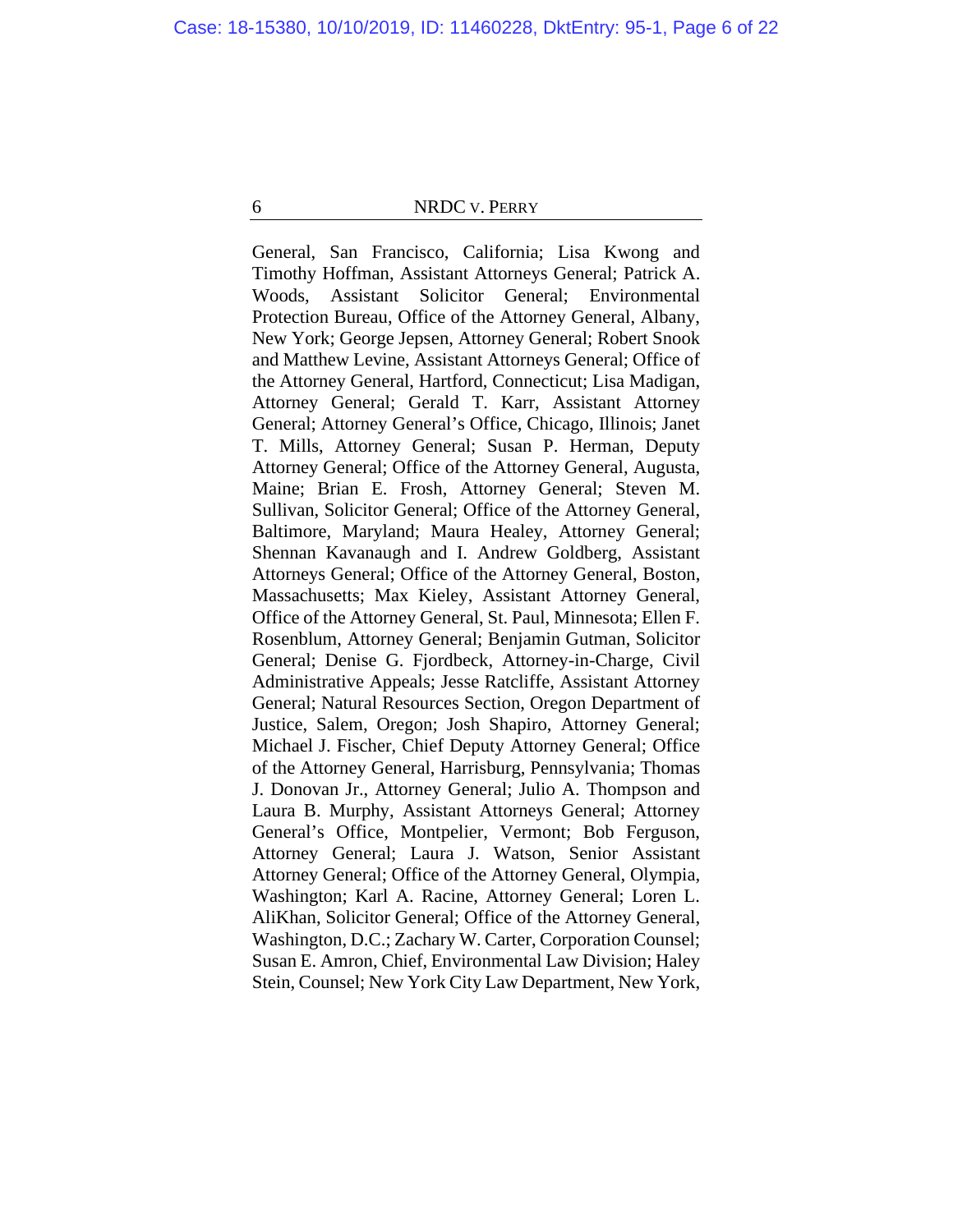New York; for Plaintiffs-Appellees People of the State of California, California State Energy Resources Conservation and Development Commission, State of New York, State of Connecticut, State of Illinois, State of Maine, State of Maryland, State of Massachusetts, State of Minnesota, State of Oregon, State of Pennsylvania, State of Vermont, State of Washington, District of Columbia, and City of New York.

Stuart Drake and C. Harker Rhodes IV, Kirkland & Ellis LLP, Washington, D.C.; Mark E. McKane and Austin L. Klar, Kirkland & Ellis LLP, San Francisco, California; for Intervenor-Defendant-Appellant.

#### **OPINION**

WATFORD, Circuit Judge:

These appeals arise from consolidated actions brought by plaintiffs who seek to compel the United States Department of Energy (DOE) to promulgate four energyconservation standards. The standards received final approval by DOE at the end of the Administration of President Obama, but thus far, under the Administration of President Trump, DOE has declined to promulgate them. The plaintiffs contend that a DOE regulation known as the "error-correction rule," 10 C.F.R. § 430.5, imposes upon DOE a non-discretionary duty to publish the standards in the Federal Register, and that its refusal to do so violates the rule. The district court agreed and issued an order directing DOE to publish the four standards in the Federal Register. *Natural Resources Defense Council, Inc. v. Perry*, 302 F. Supp. 3d 1094 (N.D. Cal. 2018). We stayed that order pending resolution of DOE's appeal.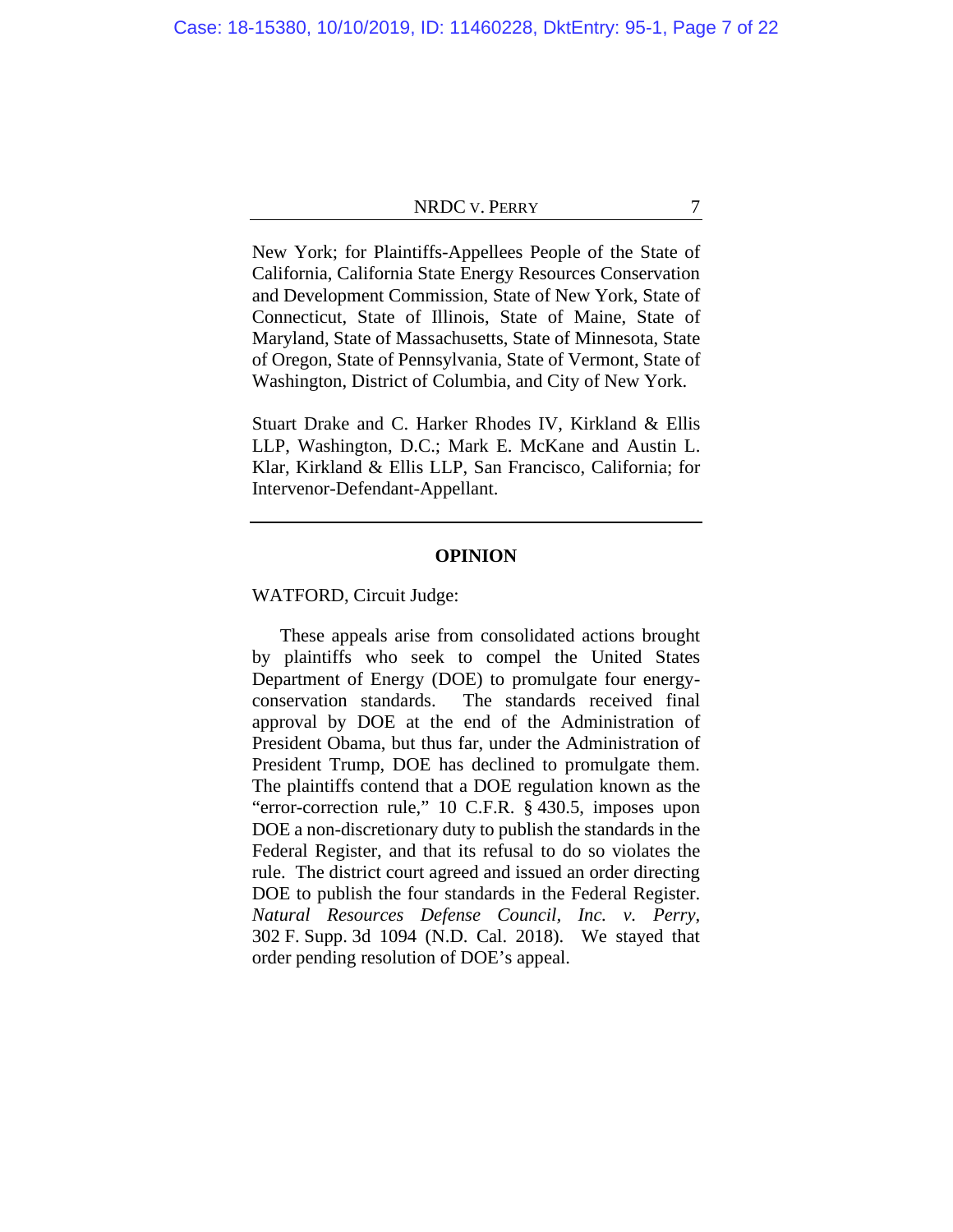Although both sides have advanced compelling arguments in support of their respective positions, we find the plaintiffs' arguments more persuasive. We therefore affirm the district court's decision.

I

# A

We begin with an overview of the statutory and regulatory framework. As relevant here, the Energy Policy and Conservation Act (EPCA), 42 U.S.C. §§ 6291–6317, authorizes DOE to establish energy-conservation standards for certain consumer products and industrial equipment. DOE establishes or amends energy-conservation standards through formal notice-and-comment rulemaking proceedings. §§ 6306(a), 6316(a). An energy-conservation standard is promulgated when DOE publishes a final rule prescribing the standard in the Federal Register.

A somewhat unusual provision of EPCA, known as the "anti-backsliding" provision, prohibits DOE from promulgating an amended standard that is less stringent than the preexisting standard.  $\frac{\$ \$ 6295(0)(1),$ 6313(a)(6)(B)(iii)(I); *see Natural Resources Defense Council v. Abraham*, 355 F.3d 179, 187 (2d Cir. 2004). As DOE discovered during litigation in the Fifth Circuit, if a standard contains inadvertent errors, the anti-backsliding provision can make it difficult to correct those errors after the final rule establishing the standard has been published in the Federal Register.

In 2016, DOE sought to address this problem by adopting the error-correction rule. The rule creates a brief, 45-day window between DOE's issuance of a final rule establishing an energy-conservation standard and the rule's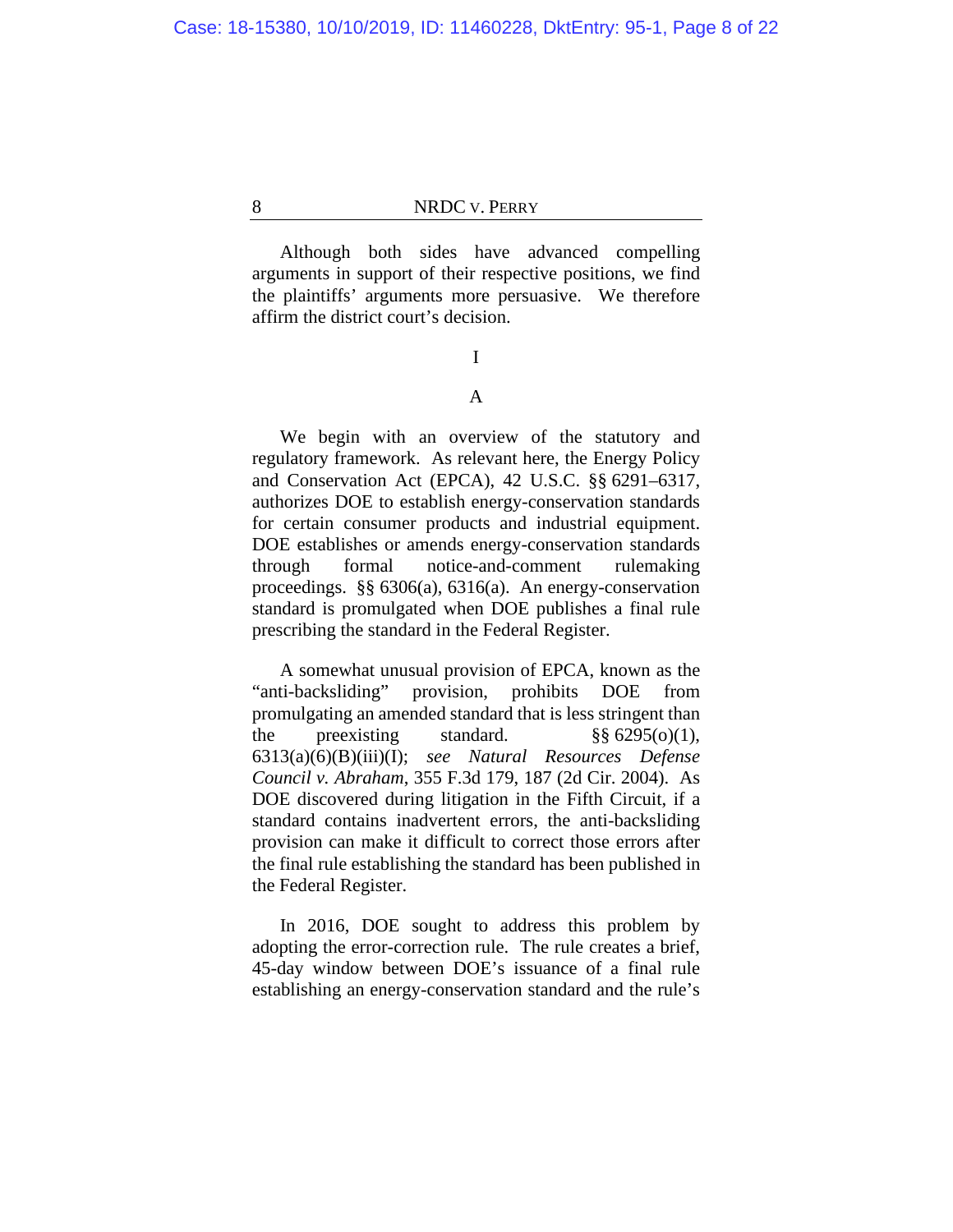publication in the Federal Register. During that 45-day period, DOE posts the rule on its website and invites members of the public to identify any errors that should be corrected before the standard is promulgated. 10 C.F.R.  $§$  430.5(c)(1), (d)(1). The error-correction rule defines the term "error" narrowly as "an aspect of the regulatory text of a rule that is inconsistent with what the Secretary intended regarding the rule at the time of posting," and gives as examples typographical, calculation, or numbering mistakes. § 430.5(b). Requests for correction may not be premised on "disagreement with a policy choice that the Secretary has made," and DOE will not consider any new evidence submitted in connection with a correction request.  $§$  430.5(d)(2)–(3). As DOE explained, the error-correction process is not an opportunity to "seek to reopen issues that DOE has already addressed or argue for policy choices different from those reflected in the final rule." Establishment of Procedures for Requests for Correction of Errors in Rules, 81 Fed. Reg. 26,998, 26,999 (May 5, 2016).

The error-correction rule provides that, after the 45-day period ends, the Secretary of Energy "may respond to a request for correction . . . or address an Error discovered on the Secretary's own initiative by submitting to the Office of the Federal Register either a corrected rule or the rule as previously posted." 10 C.F.R. § 430.5(e). The errorcorrection rule addresses each of the three scenarios that can arise upon completion of the error-correction process, and specifies timeframes within which the Secretary "will" submit the final rule for publication in the Federal Register:

(f) Publication in the Federal Register.

(1) If, after receiving one or more properly filed requests for correction, the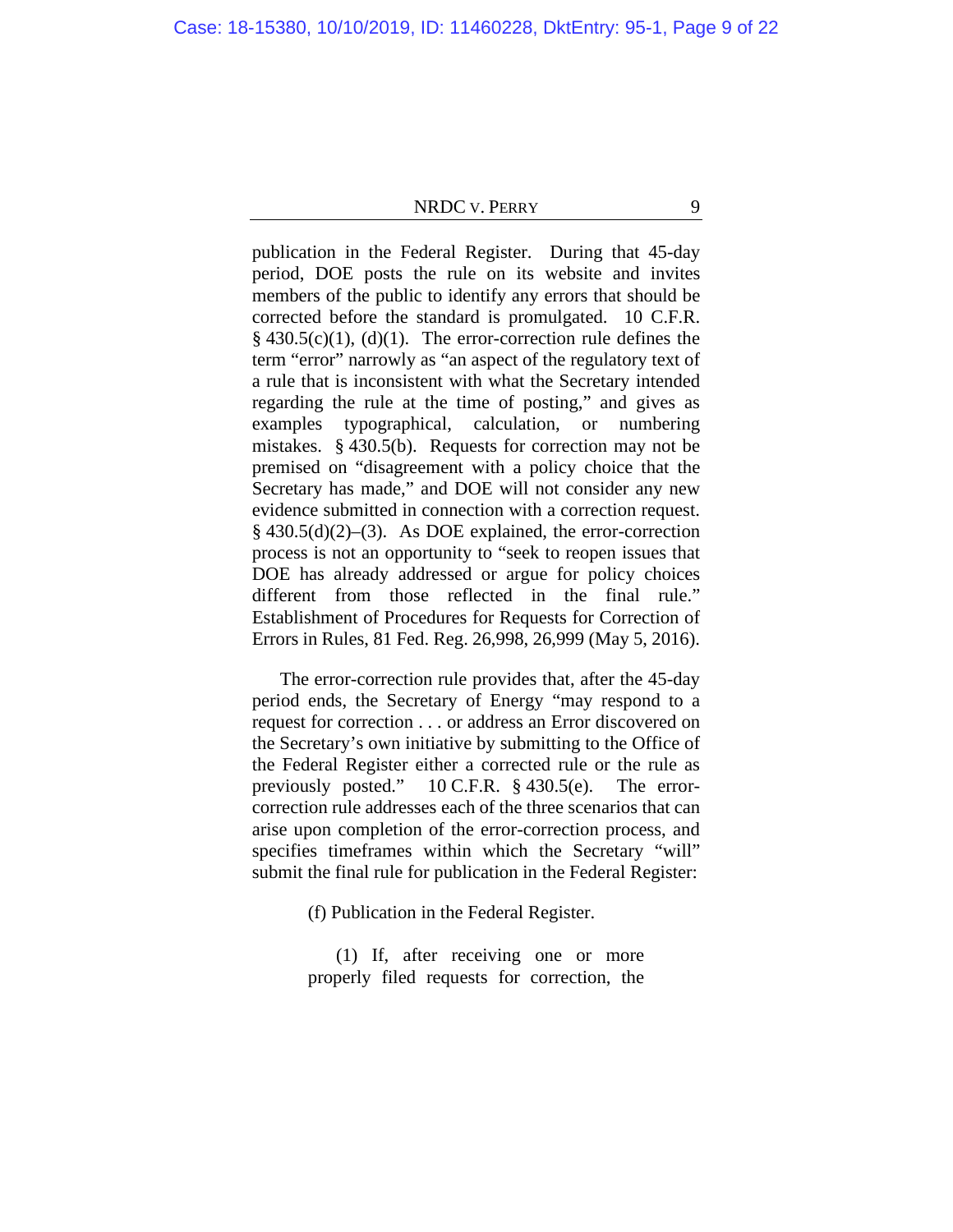Secretary decides not to undertake any corrections, the Secretary *will submit the rule for publication* as it was posted pursuant to paragraph  $(c)(1)$  of this section.

(2) If the Secretary receives no properly filed requests after posting a rule and identifies no Errors on the Secretary's own initiative, the Secretary *will in due course submit the rule*, as it was posted pursuant to paragraph (c)(1) of this section, *to the Office of the Federal Register for publication*. This will occur after the [45-day] period prescribed by paragraph  $(c)(2)$  of this section has elapsed.

(3) If the Secretary receives a properly filed request after posting a rule pursuant to  $(c)(1)$  and determines that a correction is necessary, the Secretary *will, absent extenuating circumstances, submit a corrected rule for publication in the Federal Register* within 30 days after the period prescribed by paragraph  $(c)(2)$  of this section has elapsed.

 $§$  430.5(f)(1)–(3) (emphasis added).

B

With that background in mind, we can turn to the facts giving rise to this dispute. In December 2016, after lengthy rulemaking proceedings, DOE finalized the four energyconservation standards at issue by posting on its website final rules prescribing the standards. Each standard covers a different set of products: portable air conditioners,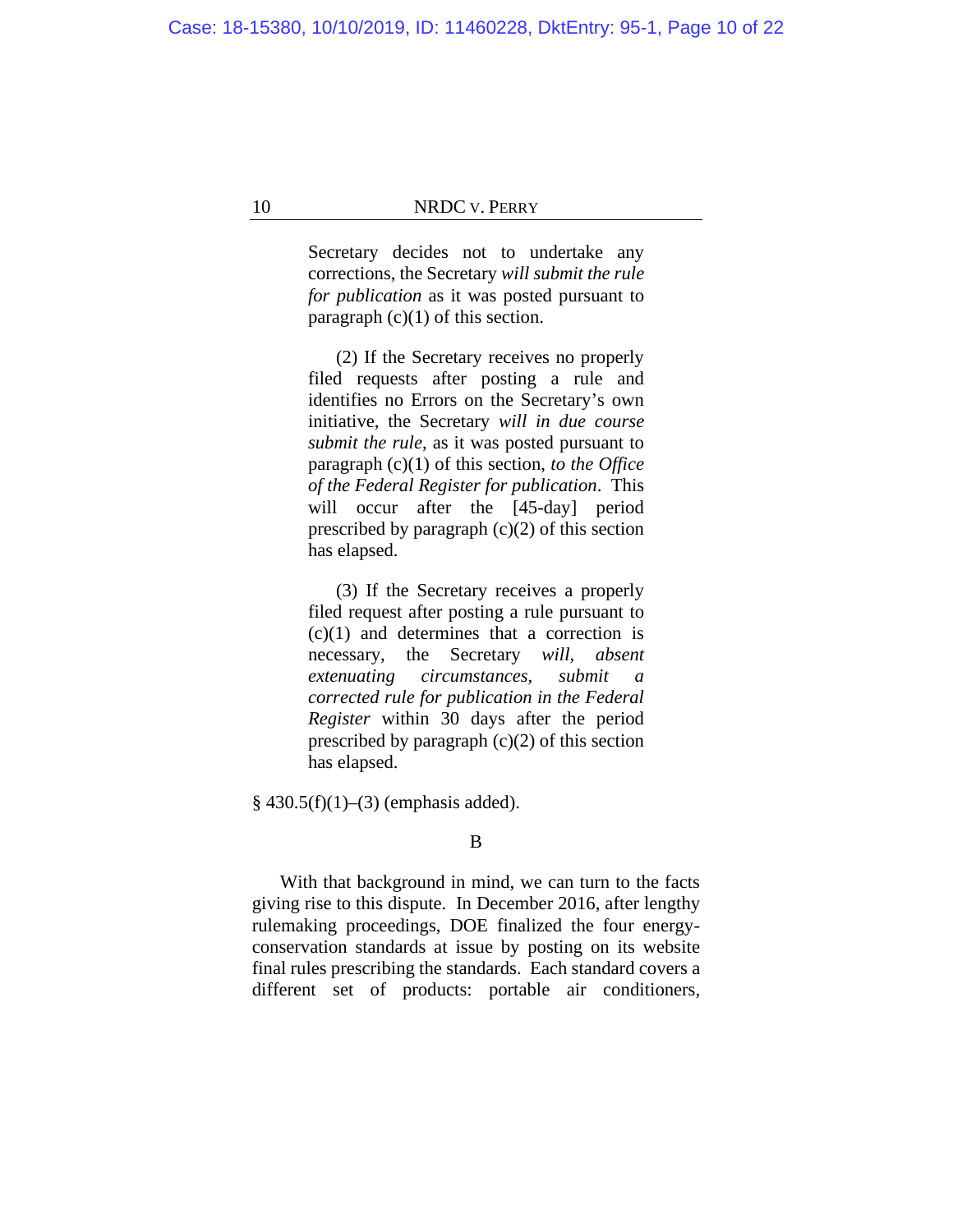commercial packaged boilers, uninterruptible power supplies, and air compressors. Each of the final rules was signed by the appropriate DOE official and states that "[t]he Secretary of Energy has approved publication of this final rule." The 45-day error-correction period ended on January 19, 2017, for the rule governing air compressors, and on February 11, 2017, for the rules governing the other three products.

DOE received one minor correction request relating to the rule for commercial packaged boilers (changing the symbol ">" to "≥" in a table), and no correction requests for the remaining three rules. Nevertheless, after the 45-day error-correction period ended, DOE refused to submit any of the rules to the Office of the Federal Register for publication. It still has not done so, informing us in its brief and at oral argument that the agency "is continuing to review" the rules.

The plaintiffs are a group of States and municipalities as well as several environmental and consumer organizations. They brought suit against DOE under EPCA's citizen-suit provision, which, as relevant here, authorizes any person to bring a civil action against an agency such as DOE "where there is an alleged failure of such agency to perform an act or duty under this part which is not discretionary." 42 U.S.C. §  $6305(a)(2)$ .<sup>[1](#page-10-0)</sup> The plaintiffs allege that the error-correction rule imposes upon DOE a non-discretionary duty to publish the four rules at issue in the Federal Register.

<span id="page-10-0"></span><sup>&</sup>lt;sup>1</sup> Section 6305(a)(2) provides: "Except as otherwise provided in subsection (b) of this section, any person may commence a civil action against . . . any Federal agency which has a responsibility under this part where there is an alleged failure of such agency to perform any act or duty under this part which is not discretionary."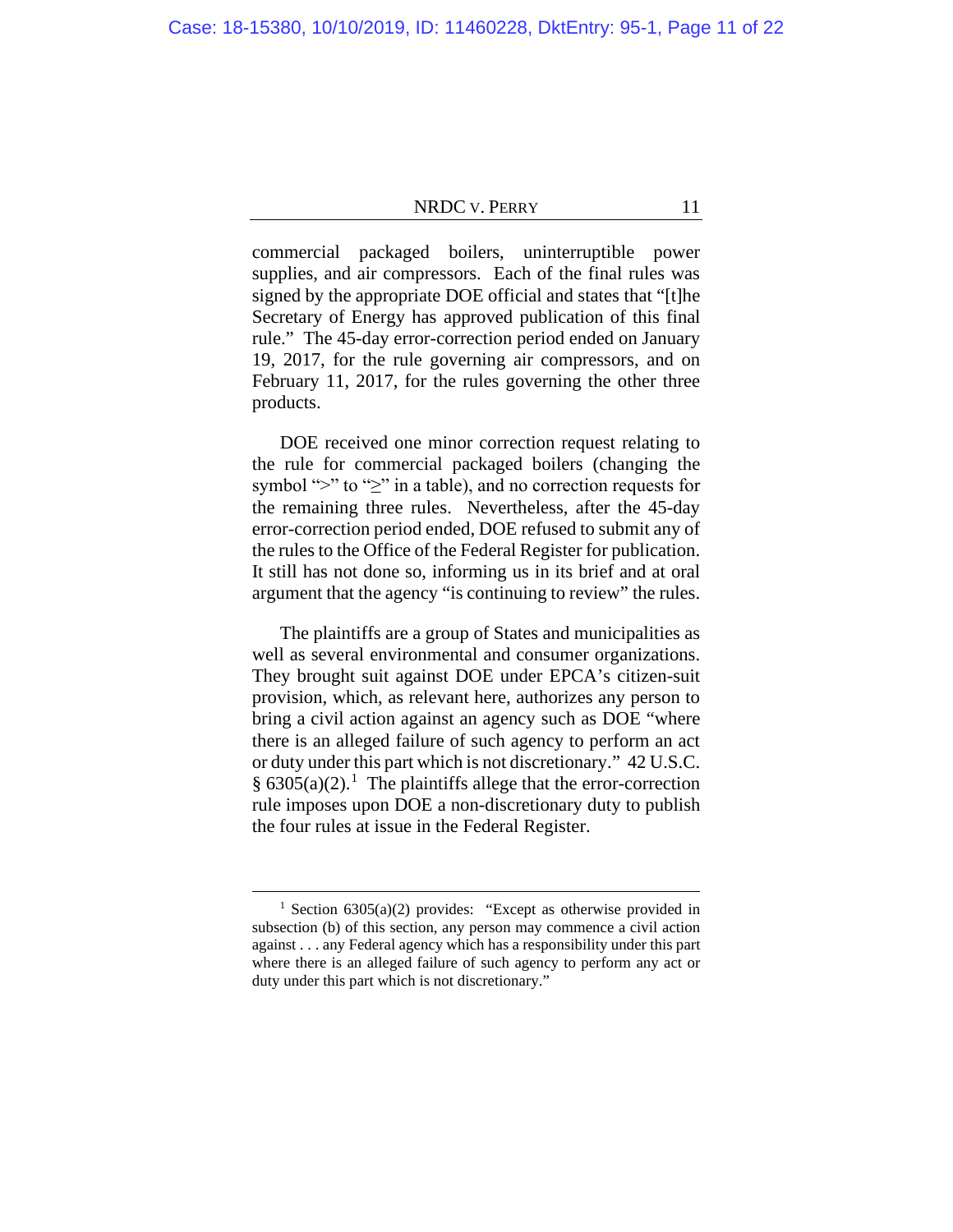The district court denied DOE's motion to dismiss the action and granted the plaintiffs' motion for summary judgment. The court held that it had jurisdiction to hear the suit under  $\S$  6305(a)(2). That provision, the court concluded, authorizes suits for enforcement of non-discretionary duties imposed by regulations such as the error-correction rule; the court rejected the government's argument that the provision's scope is limited to duties imposed by statute. 302 F. Supp. 3d at 1097. The court also concluded that the error-correction rule imposes upon DOE a non-discretionary duty to publish the four rules at issue, and that DOE has violated that duty by withholding publication. *Id.* at 1100– 01. The court accordingly ordered DOE to publish the four rules in the Federal Register within 28 days.

#### II

On appeal, DOE renews its challenges to the district court's assertion of jurisdiction under 42 U.S.C. § 6305(a)(2). DOE contends that the error-correction rule does not impose a mandatory duty to publish final rules in the Federal Register upon completion of the error-correction process. And it contends that, even if the error-correction rule imposes such a duty, the plaintiffs cannot invoke § 6305(a)(2) because that provision only authorizes suits for the enforcement of non-discretionary duties imposed by statute. Like the district court, we reject both of these arguments.

# A

To invoke the district court's jurisdiction under § 6305(a)(2), the plaintiffs must identify a failure by DOE to perform an act or duty "which is not discretionary." 42 U.S.C. § 6305(a)(2). They contend that DOE had a nondiscretionary duty to publish the four rules at issue upon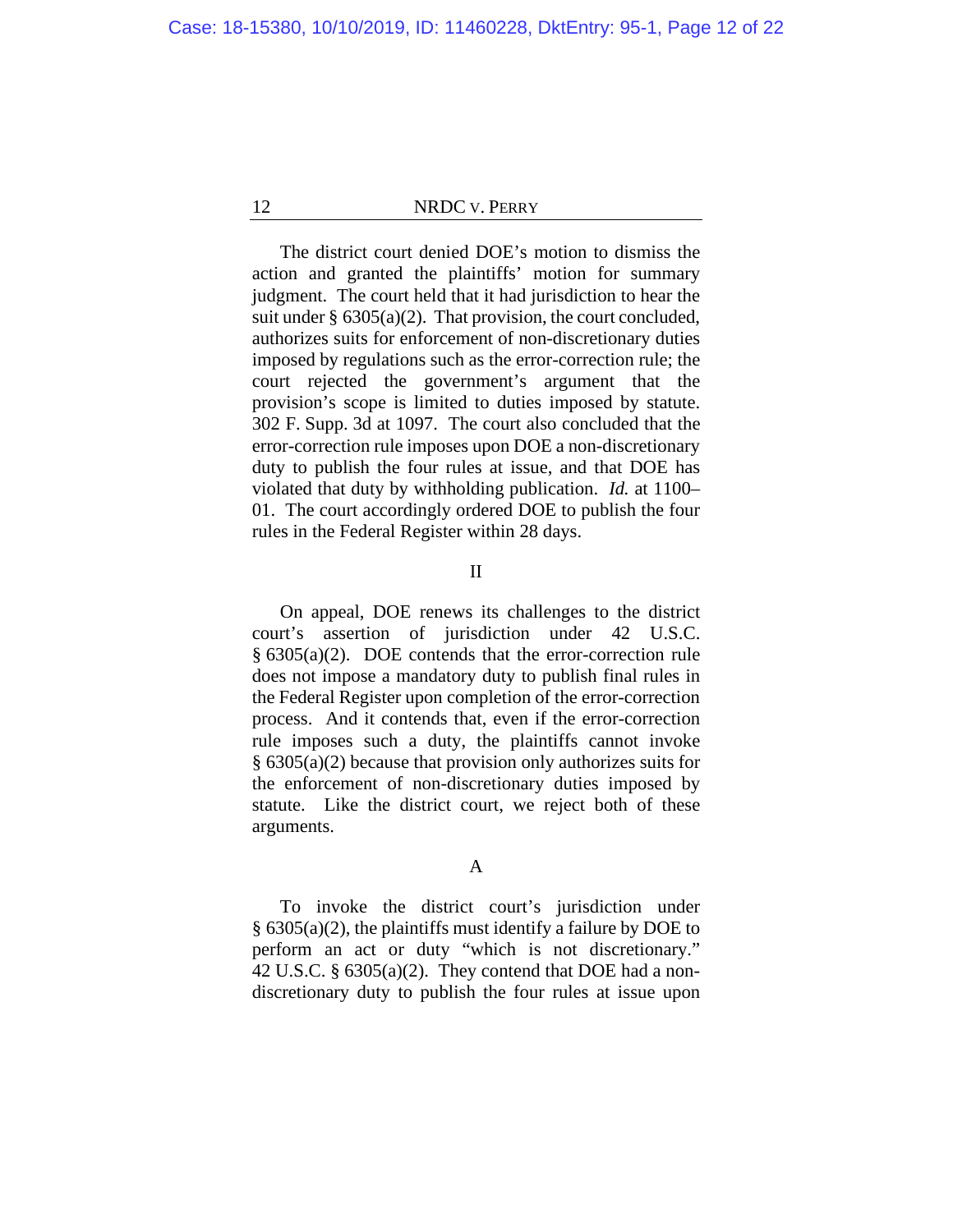completion of the error-correction process. In asserting such a duty, the plaintiffs acknowledge that, ordinarily, agencies are free to withdraw a proposed rule before it has been published in the Federal Register, even if the rule has received final agency approval. *See Kennecott Utah Copper Corp. v. U.S. Department of Interior*, 88 F.3d 1191, 1206 (D.C. Cir. 1996); Anne Joseph O'Connell, *Agency Rulemakings and Political Transitions*, 105 Nw. U. L. Rev. 471, 529 (2011). Indeed, regulations governing the Office of the Federal Register generally permit an agency to withdraw a final rule even after it has been submitted to the Office for publication, so long as the rule has not yet been published. 1 C.F.R. § 18.13(a); *see Kennecott*, 88 F.3d at 1206. In *Kennecott*, the D.C. Circuit held that an agency could withdraw regulations that were submitted to the Office of the Federal Register at any time up until the regulations were made available for public inspection. 88 F.3d at 1205– 06. The government urges us to reach the same conclusion here. But the regulations at issue in *Kennecott* were never made available for public inspection with the expectation that they would become final, as the rules here were. And, of course, there could have been no argument in *Kennecott* that the agency had a mandatory duty to publish the regulations due to anything similar to the error-correction rule.

The district court held that DOE relinquished whatever discretion it might have had to withhold publication of the rules at issue here when it adopted the error-correction rule. 302 F. Supp. 3d at 1098. We think the plain language of the error-correction rule supports that reading, and that the absence of genuine ambiguity in the rule's meaning precludes us from deferring to DOE's contrary interpretation. *See Kisor v. Wilkie*, 139 S. Ct. 2400, 2415 (2019).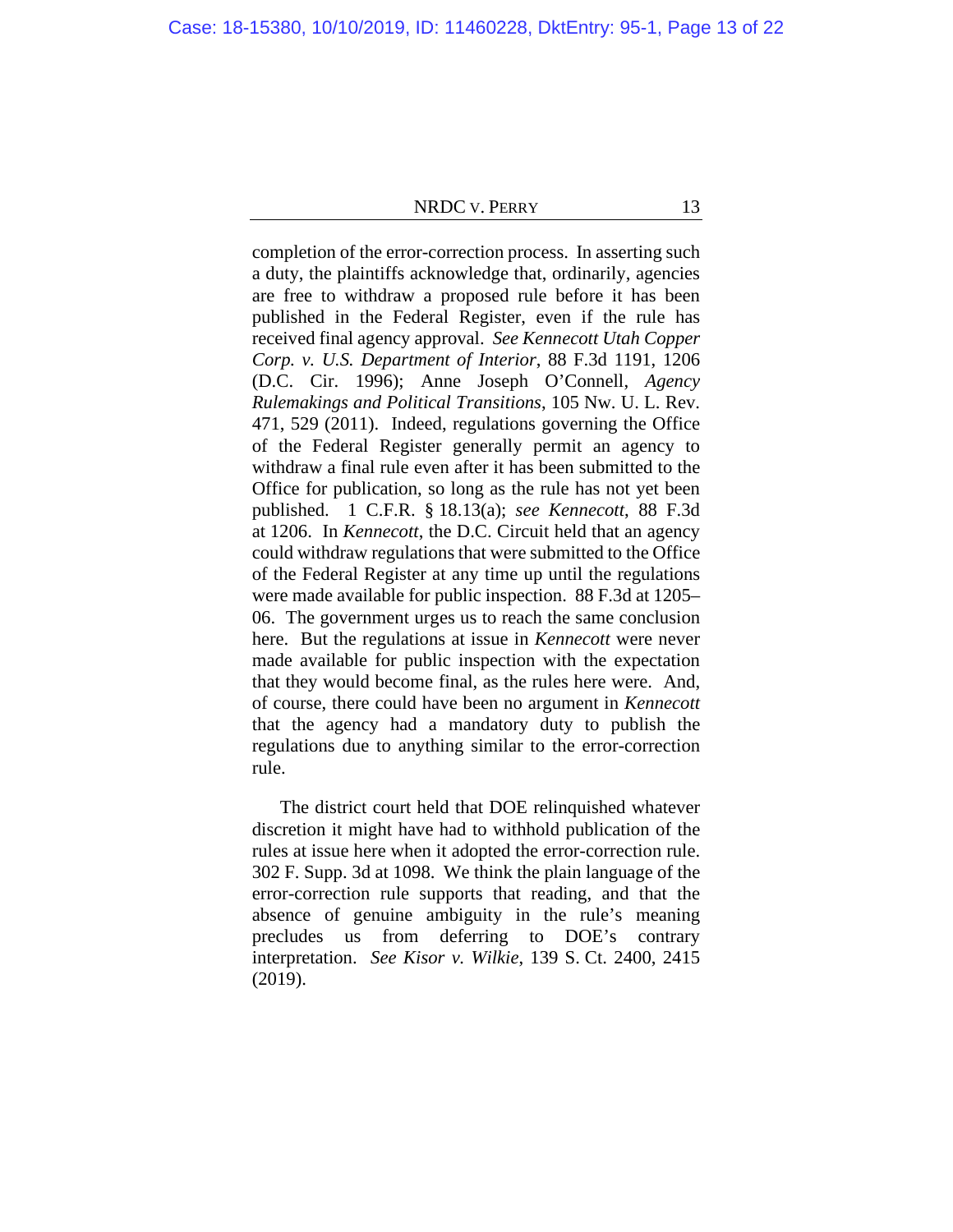The error-correction rule states that, at the end of the error-correction process, the Secretary "will" submit the final rule for publication in the Federal Register. 10 C.F.R.  $§$  430.5(f)(1)–(3). The word "will," like the word "shall," is a mandatory term, *see Washington v. Harper*, 494 U.S. 210, 221 (1990), unless something about the context in which the word is used indicates otherwise. *See Webber v. Crabtree*, 158 F.3d 460, 461 (9th Cir. 1998) (per curiam). We see nothing in the rule's text or regulatory history to suggest that the word "will" was meant to carry anything other than its ordinary, mandatory connotation here.

Section 430.5(f), titled "Publication in the Federal Register," is the most relevant provision. It addresses each of the possible scenarios that could arise at the end of the error-correction process: (1) no requests for correction are received and the Secretary identifies no errors on his own; (2) a request for correction is received but the Secretary decides not to make any corrections; or (3) a request for correction is received and the Secretary decides that a correction is warranted. In each of those scenarios, § 430.5(f) states without qualification that the Secretary "will submit the rule for publication," "will in due course submit the rule for publication," or "will, absent extenuating circumstances, submit a corrected rule for publication in the Federal Register within 30 days." 10 C.F.R. § 430.5(f)(1)– (3).[2](#page-13-0) In adopting the error-correction rule, DOE reiterated the binding nature of these provisions: "The error correction rule *prescribes a timeline* under which DOE *will submit* a

<span id="page-13-0"></span><sup>2</sup> DOE has made clear that the phrase "absent extenuating circumstances" in subsection (f)(3) qualifies the 30-day timeframe for publication, not the duty to publish itself. *See* Notice of Partial Grant and Partial Denial of Petitions to Amend the Error Correction Rule, 81 Fed. Reg. 57,745, 57,750 (Aug. 24, 2016).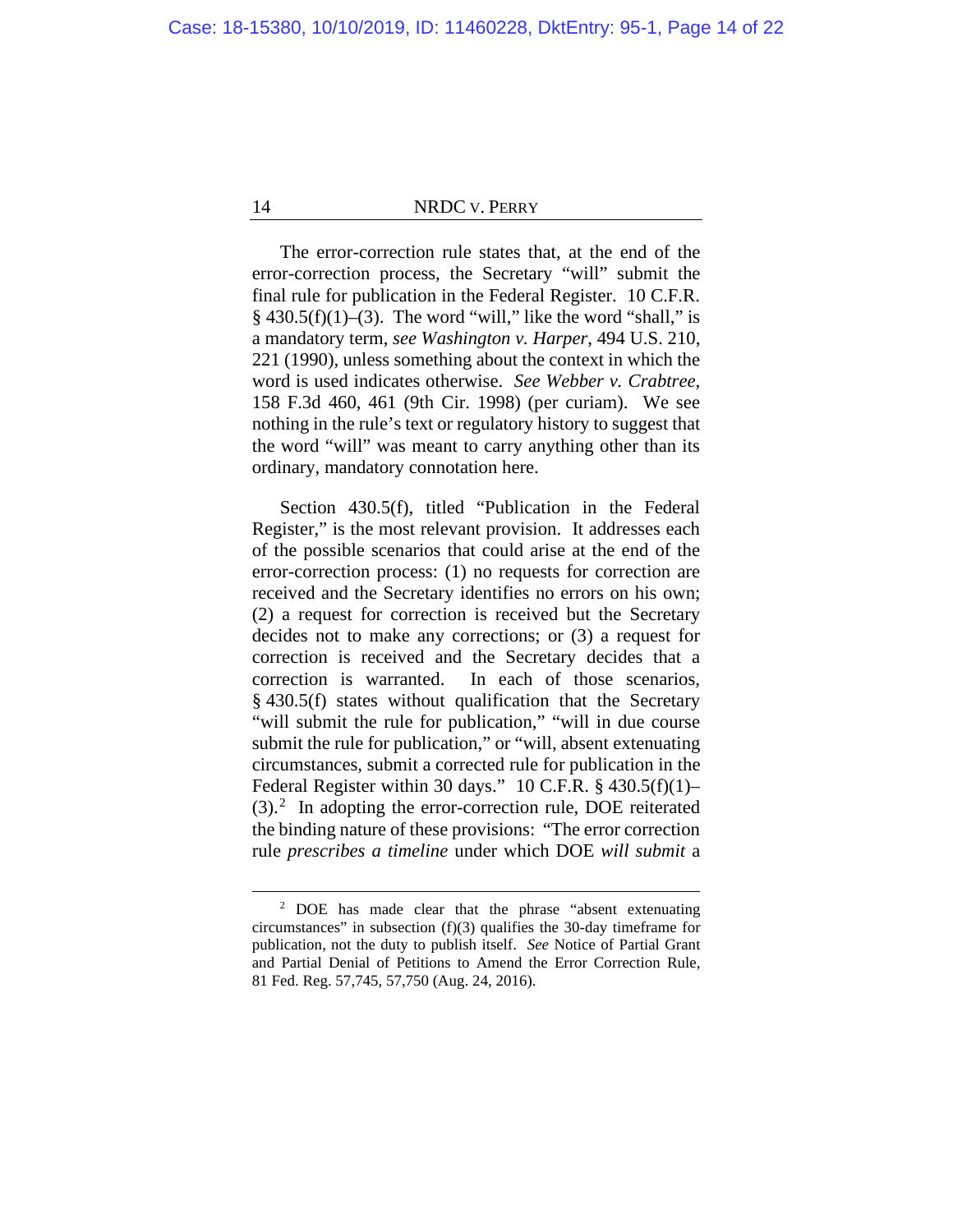rule to the Office of the Federal Register for publication." Notice of Partial Grant and Partial Denial of Petitions to Amend the Error Correction Rule, 81 Fed. Reg. 57,745, 57,750 (Aug. 24, 2016) (emphasis added).

Given the mandatory character of these pronouncements, it would be unnatural to read the word "will" in § 430.5(f) to mean "may." Although § 430.5(e) states that "[t]he Secretary *may* respond to a request for correction . . . or address an Error discovered on the Secretary's own initiative," even that provision makes clear that the Secretary's response is limited to one of two options: "submitting to the Office of the Federal Register either a corrected rule or the rule as previously posted." 10 C.F.R. § 430.5(e) (emphasis added). We thus agree with the district court's observation that, "once the Department has posted an energy standard for error correction and the time to submit requests for correction has passed, subsection (f) of the Rule gives the Department only two options: publish the standard as posted, or correct any errors in the standard and publish it as corrected." 302 F. Supp. 3d at 1098.

DOE nonetheless contends that, as used in § 430.5(f), the word "will" was intended to be merely descriptive rather than prescriptive. DOE reads  $\S$  430.5(f) as describing what the agency anticipates will *ordinarily* occur at the end of the error-correction process, leaving the Secretary free to do something different if he so chooses. We do not think that is a plausible reading of the provision's language. As the plaintiffs point out, when the word "will" is used elsewhere in the error-correction rule, it is used in its mandatory sense, to prescribe what the agency is required (or forbidden) to do. For example, § 430.5(c) states that the Secretary "will cause a rule under the Act to be posted on a publicly-accessible Web site" to commence the error-correction process, and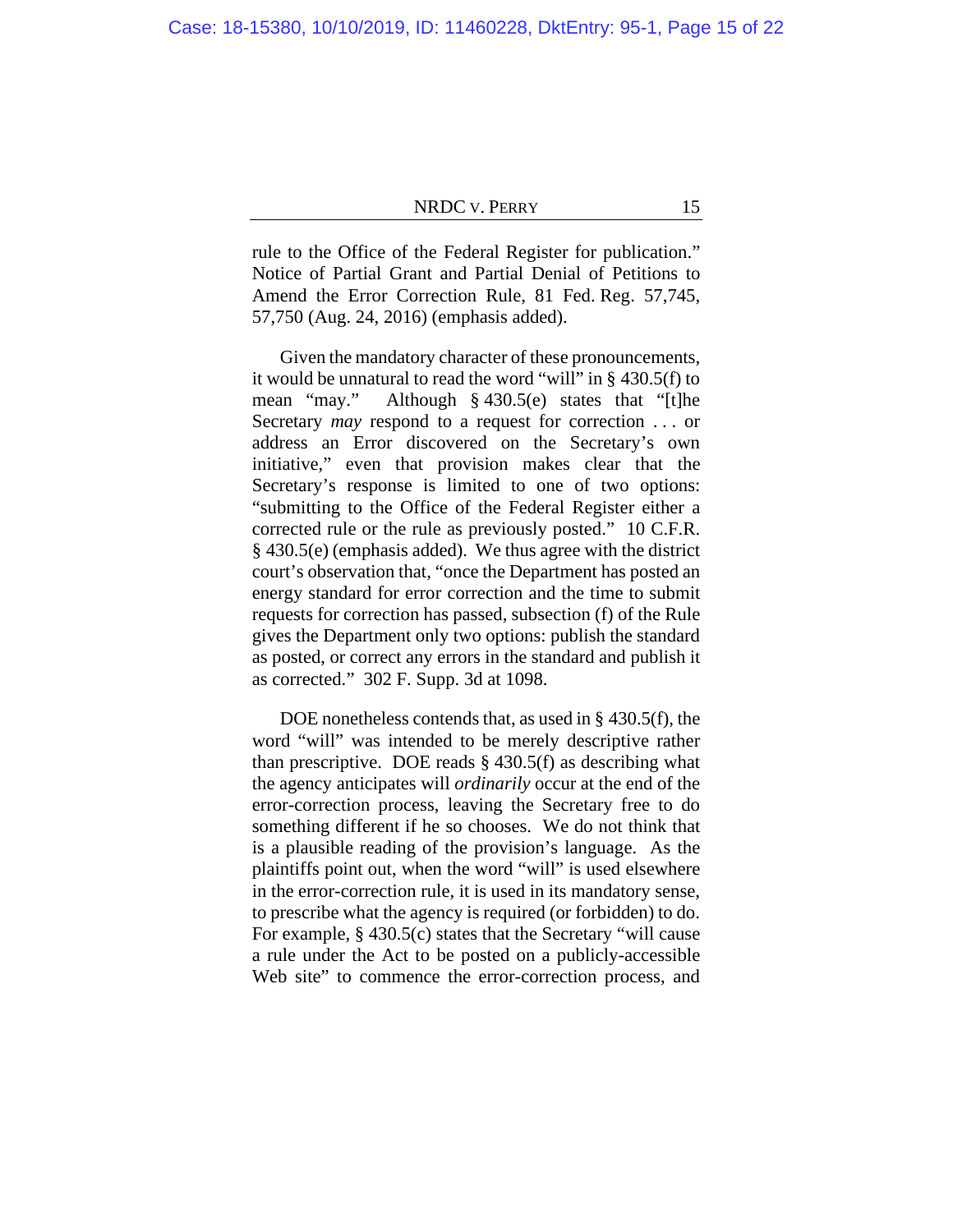that the Secretary "will not submit a rule for publication in the Federal Register" during the 45-day period that follows. 10 C.F.R.  $§$  430.5(c)(1)–(2). DOE does not claim that these provisions are merely descriptive of ordinary practice, or that the Secretary is free to ignore their commands. Indeed, in the one instance where the error-correction rule clearly does seek to describe what the agency anticipates will ordinarily occur, rather than to prescribe a required action, the rule says exactly that: "[T]he Secretary *will ordinarily* designate an effective date for a rule under this section that is no less than 30 days after the publication of the rule in the Federal Register." § 430.5(f)(5) (emphasis added).

DOE argues that we should not read the error-correction rule as imposing a non-discretionary duty to publish because the rule does not explicitly divest the Secretary of the discretion he would otherwise possess to withdraw a final rule prior to publication. We confronted and rejected a similar argument in *Sacks v. Office of Foreign Assets Control*, 466 F.3d 764 (9th Cir. 2006). There, the Office of Foreign Assets Control (OFAC) adopted a regulation stating that if the agency imposed a penalty that remained unpaid after 30 days, "the matter shall be referred to the United States Department of Justice for appropriate action to recover the penalty in a civil suit in a Federal district court." *Id.* at 778 (quoting 31 C.F.R. § 575.705 (2002)). OFAC argued that, because the regulation was silent about using private collection agencies, it retained the discretion to refer collection matters to them rather than to the Department of Justice. We labeled that argument "patently absurd." *Id.* at 780. We held that the regulation's use of the word "shall" unambiguously imposed "a mandatory duty that is not subject to discretion." *Id.* at 778. And we refused to require that an agency "articulate all of the acts the agency may *not* engage in simply to guarantee that mandatory prescriptions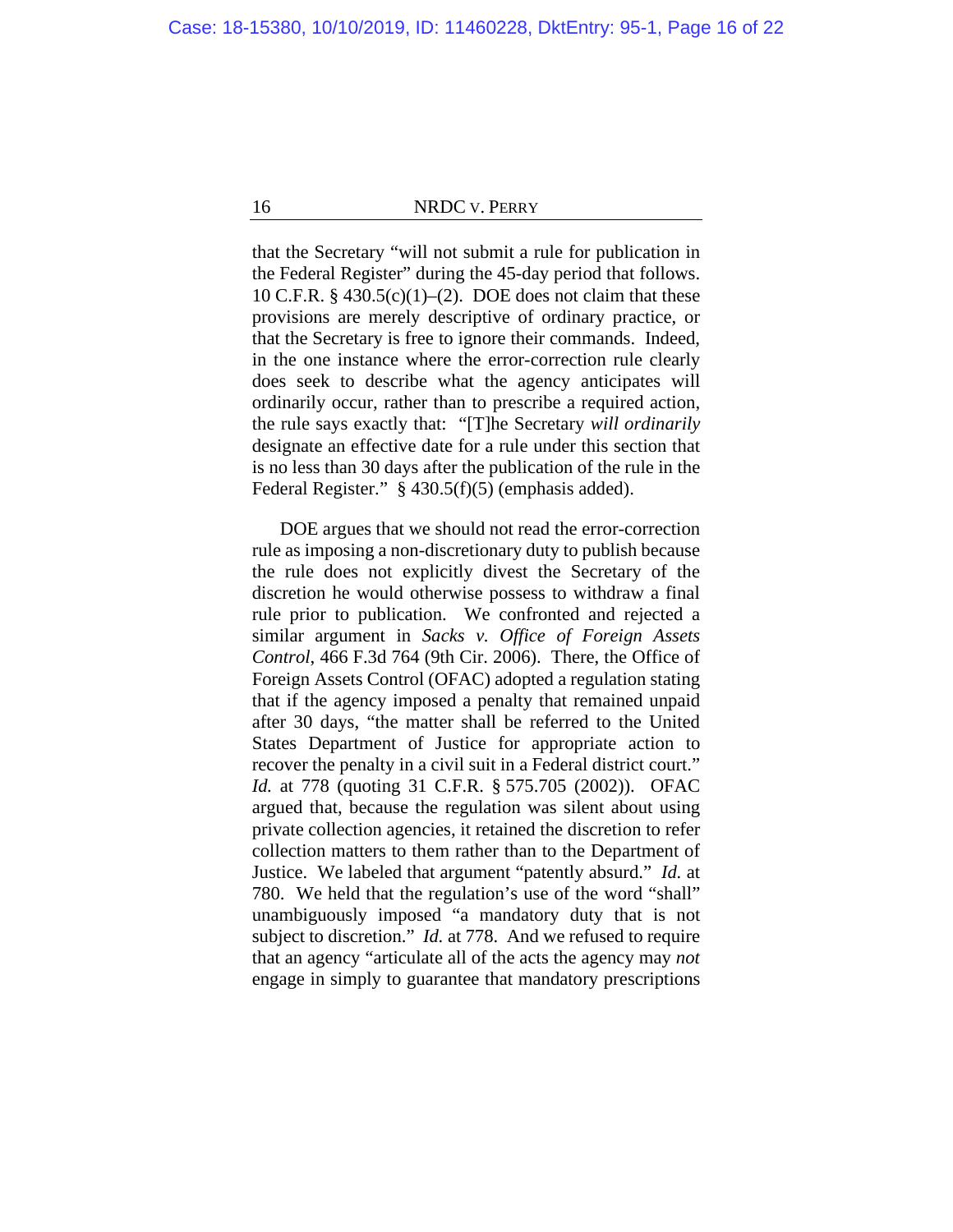are followed." *Id.* at 780. That reasoning applies with equal force to the error-correction rule. In our view, the rule's use of the word "will" unambiguously imposes a mandatory duty that constrains whatever discretion the Secretary might otherwise have possessed.

We find DOE's remaining argument unpersuasive. It is true that the error-correction rule does not set date-certain deadlines by which the Secretary must submit a rule for publication after the 45-day error-correction period ends. However, we do not think that fact renders the duty to publish discretionary. Section 430.5(f)(3) states that when the agency decides a correction is warranted, the Secretary will generally submit the corrected rule for publication within 30 days, "absent extenuating circumstances." 10 C.F.R. § 430.5(f)(3). That general 30-day deadline informs the interpretation of subsections  $(f)(1)$  and  $(f)(2)$ , which apply when the agency decides not to make any corrections. Those provisions state that the Secretary will submit the rule for publication as it was originally posted, either without specifying any timeframe for doing so (when a request for correction is received but not acted upon) or "in due course" (when no requests for correction are received).  $§$  430.5(f)(1)–(2). In either scenario, though, 30 days would necessarily mark the outer limit for performing the ministerial task of submitting the *original* rule for publication, because the agency bound itself to submit a *corrected* rule within that timeframe in all but unusual circumstances.

Here, the Secretary had a non-discretionary duty to submit all four rules for publication in the Federal Register within 30 days after the error-correction process ended. DOE received a request for correction as to only one of the rules, and the agency has not claimed that extenuating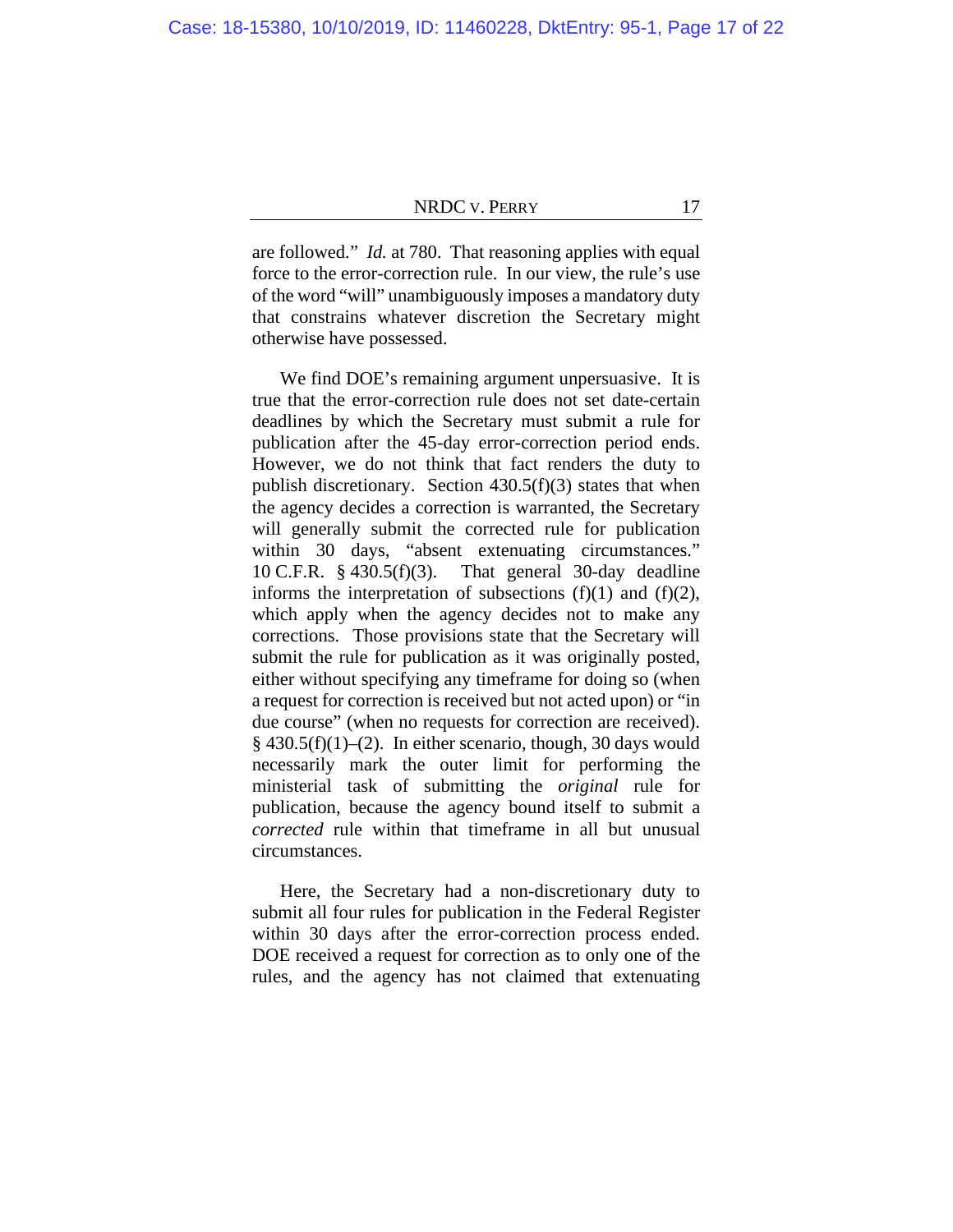circumstances precluded it from resolving that request within the normal 30-day timeframe. As to the other three rules for which no requests were received, the Secretary was required to submit the original rule for publication "in due course,"  $\S$  430.5(f)(2), a period that elapsed at the latest 30 days after the 45-day error-correction period ended. By delaying publication of the four rules beyond the period permitted under the error-correction rule, DOE has violated the non-discretionary duty imposed by its own regulation.

B

DOE next argues that, even if the error-correction rule imposes upon it a non-discretionary duty to publish, the plaintiffs are still precluded from bringing this action under 42 U.S.C.  $\S 6305(a)(2)$ . That is so, the agency asserts, because the provision requires the plaintiffs to identify an alleged failure by DOE to perform an "act or duty under this part," meaning Part A of Subchapter III, Chapter 77 (42 U.S.C. §§ 6291–6309). In the agency's view, the phrase "under this part" refers solely to duties imposed by statute, not to duties imposed by regulations such as the errorcorrection rule.

We do not find DOE's reading of  $§ 6305(a)(2)$ convincing. As we read it, the phrase "under this part" encompasses duties imposed by statute and regulation alike, so long as the regulation in question was issued under Part A of Subchapter III. It is undisputed that DOE promulgated the error-correction rule under the authority granted to it by Part A. *See* Establishment of Procedures for Requests for Correction of Errors in Rules, 81 Fed. Reg. at 27,005 ("Authority: 42 U.S.C. §§ 6291–6309; 28 U.S.C. § 2461 note.").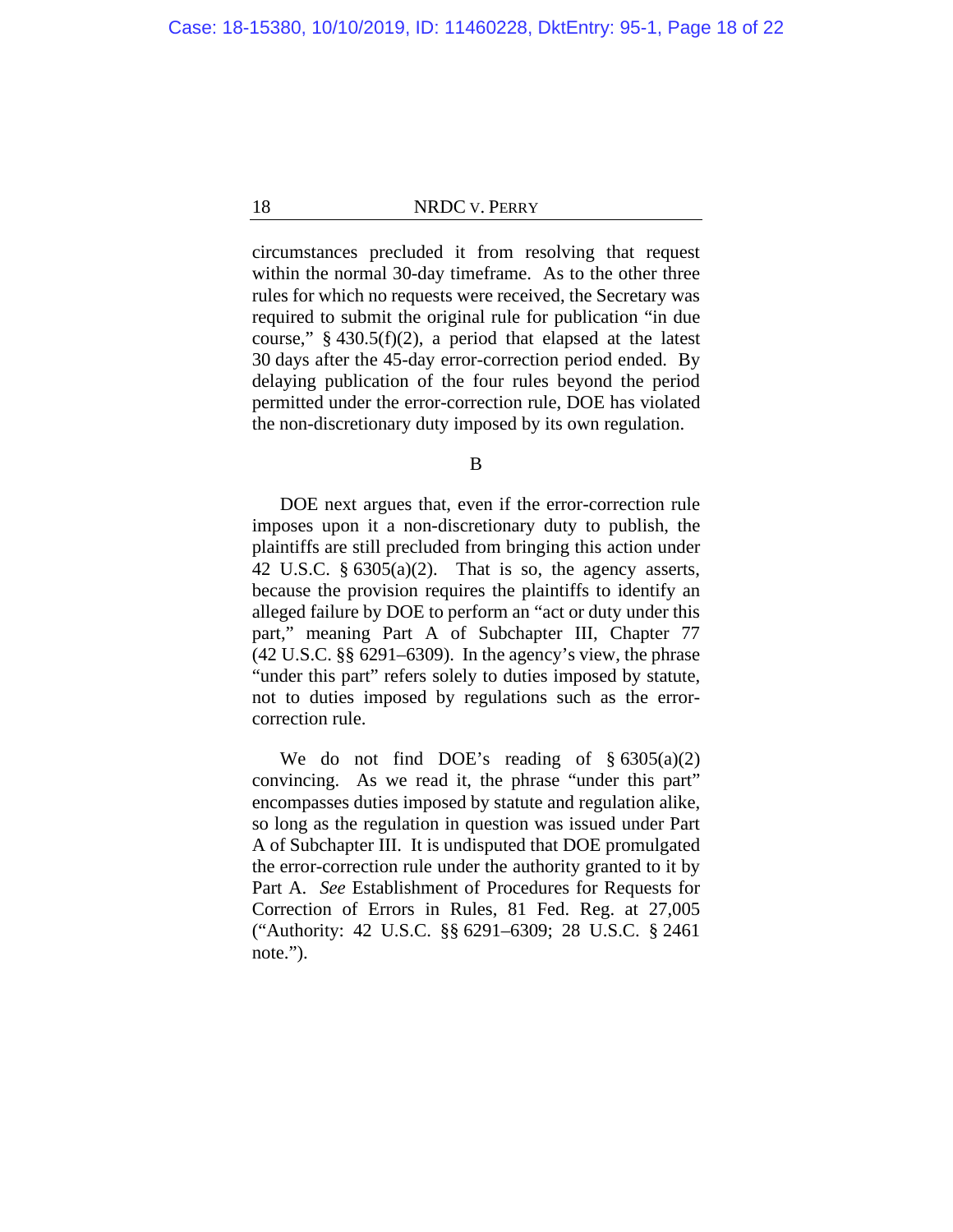DOE's reading of  $\S 6305(a)(2)$  as limited to statutory duties is unconvincing for several reasons. First, throughout EPCA, Congress consistently used the phrase "under this part" or "under this section" when referring to requirements established by regulation. For example, EPCA refers to energy-conservation standards "prescribed under this part," 42 U.S.C. § 6302(a)(5); final rules "published under this part,"  $§ 6295(n)(5)(B)$ ; and test procedures prescribed "under this section," § 6314(b). In contrast, when Congress wanted to refer only to statutory provisions, it used distinct phrases such as "of this part" or "established in." For example, EPCA authorizes the Secretary and the Federal Trade Commission to "issue such rules as each deems necessary to carry out the provisions *of this part*." § 6298 (emphasis added). And § 6302 refers to energyconservation standards "*established in* or prescribed under this part," to distinguish between standards imposed by statute and those imposed by regulation.  $§ 6302(a)(5)$ (emphasis added). This consistent pattern supports the view that Congress used the phrase "under this part" to include regulatory obligations. *See Sierra Club v. Leavitt*, 355 F. Supp. 2d 544, 556–57 (D.D.C. 2005) (reaching the same conclusion with respect to the Clean Air Act's materially identical citizen-suit provision).

Second, other than § 6305(a)(2), DOE has not identified a single provision in which Congress supposedly used the phrase "under this part" to refer exclusively to statutory provisions. The plaintiffs, on the other hand, have identified at least one other provision of EPCA that would be rendered nonsensical if we adopted DOE's reading of the phrase. In § 6309, Congress authorized the appropriation of specific sums to the Secretary for fiscal years 1976–1979 "to carry out his responsibilities *under this part*." 42 U.S.C § 6309(a) (emphasis added). DOE has not explained why, under its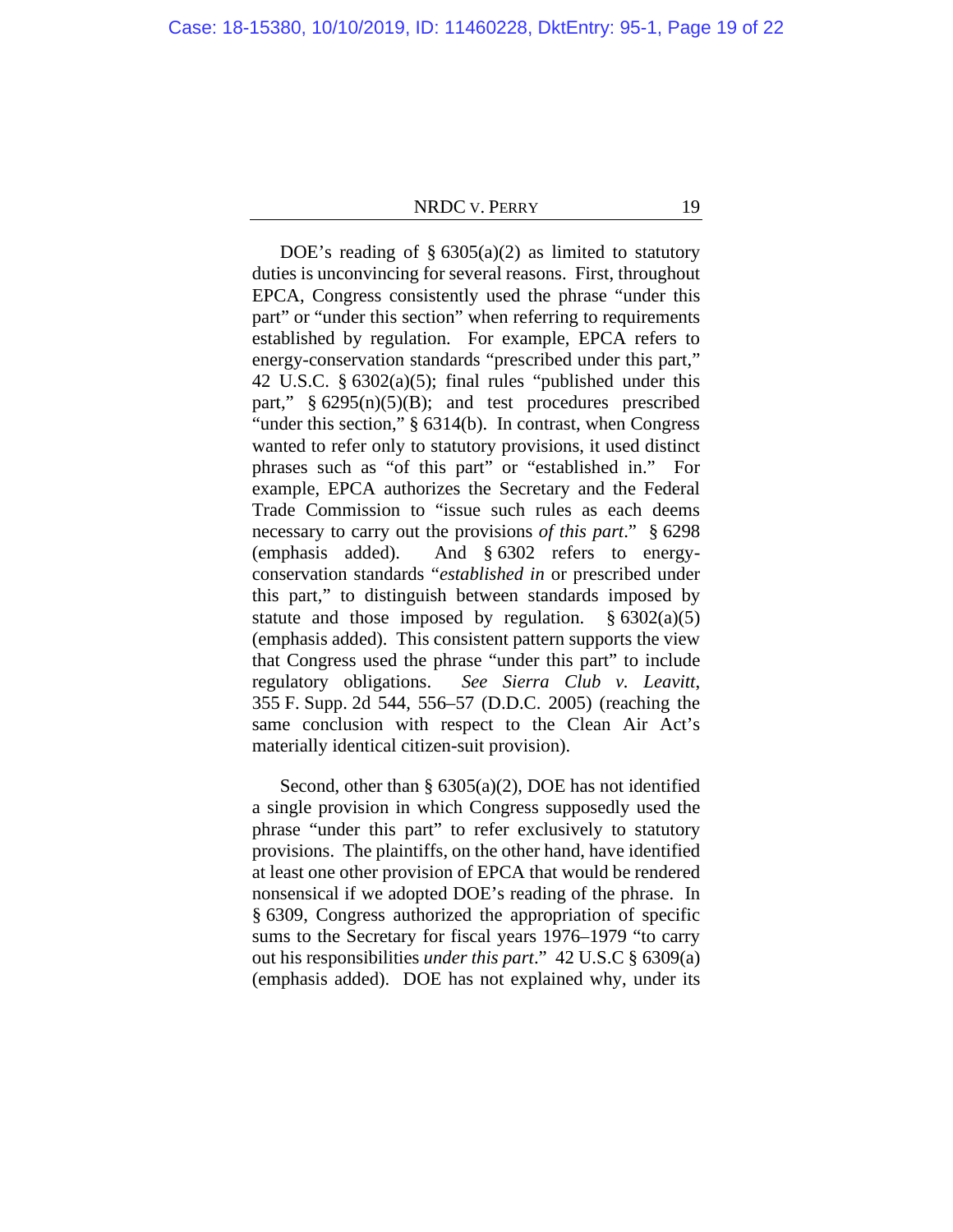reading, Congress would have authorized the Secretary to spend the appropriated funds to carry out his statutory responsibilities but not his regulatory responsibilities.

Third, far from supporting DOE's reading of  $§ 6305(a)(2)$ , we think the language of a neighboring subsection,  $\S 6305(a)(1)$ , confirms that the phrase "under" this part" encompasses regulatory duties. Section 6305(a)(1) authorizes citizen suits against "any manufacturer or private labeler who is alleged to be in violation of any provision of this part or any rule under this part."  $42 \text{ U.S.C.}$  §  $6305(a)(1)$ . DOE asks us to contrast subsection  $(a)(1)$ 's use of the phrase "any rule under this part" with subsection  $(a)(2)$ 's use of the phrase "any act or duty under this part," and to conclude that Congress must have intended to exclude regulatory duties from the sweep of  $(a)(2)$  because  $(a)(2)$  does not mention "rules." We do not think that conclusion follows at all. The key phrase in both provisions is "under this part": Just as rules are "under this part" because they are established through regulations promulgated under the authority of Part A, so too with duties. Indeed, the language of subsection (a)(1) itself reinforces the pattern discussed earlier, with Congress using the phrase "of this part" to refer solely to statutory provisions, and the phrase "under this part" when referring to regulatory obligations.

DOE relies on *Kucana v. Holder*, 558 U.S. 233 (2010), to support its position, but in our view that case is readily distinguishable. In *Kucana*, the Supreme Court interpreted a provision that precluded judicial review of any decision by the Attorney General "the authority for which is specified *under this subchapter*" to be in the discretion of the Attorney General. 8 U.S.C.  $\S 1252(a)(2)(B)(ii)$  (emphasis added). The Court held that this provision barred judicial review only of "determinations made discretionary by statute," not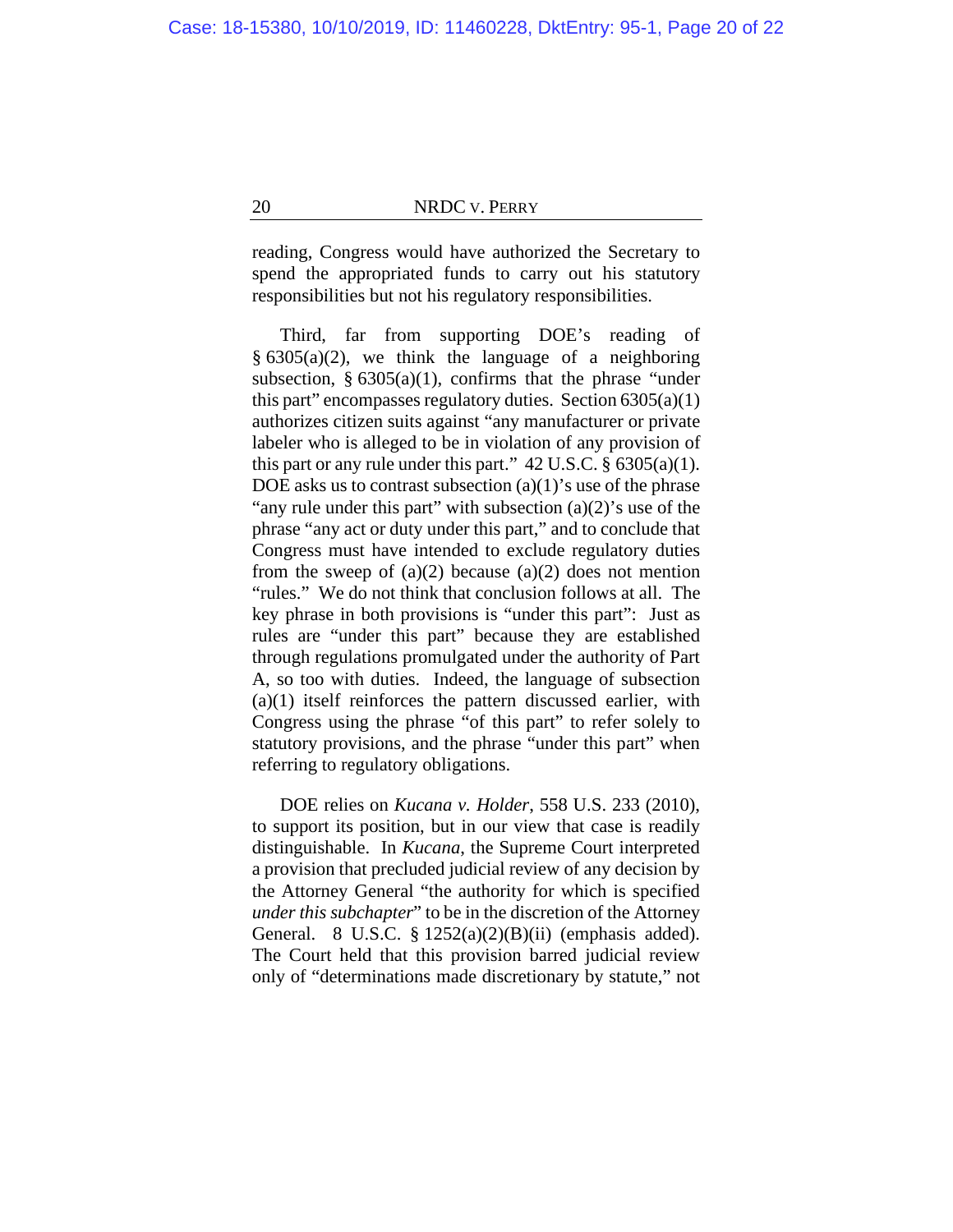those "declared discretionary by the Attorney General himself through regulation." 558 U.S. at 237. But none of the reasons the Court gave for reaching that conclusion applies to the statute before us. The Court in *Kucana* stressed that  $\S 1252(a)(2)(B)$  is "sandwiched between" two other subsections that contain only statutory references, leading one to "expect that it, too, would cover statutory provisions alone." *Id.* at 246. In addition, the Court noted that the statute had been enacted against the well-settled "presumption favoring judicial review of administrative action," which requires clear and convincing evidence to dislodge. *Id*. at 251–52. Finally, the Court emphasized, as a "paramount factor" in its decision, the separation-ofpowers concerns that would have been raised by construing the statute to allow the Attorney General to place his own decisions beyond judicial review "simply by issuing a regulation declaring those decisions 'discretionary.'" *Id.* at 237, 252. DOE does not contend that any of these considerations should (or could) drive the interpretation of the statute at issue here.

We hold that  $\S 6305(a)(2)$  provides the necessary "clear" and unequivocal waiver" of sovereign immunity from citizen suits predicated on a non-discretionary duty imposed either by statute or regulation. *U.S. Department of Energy v. Ohio*, 503 U.S. 607, 619 (1992). The plaintiffs therefore properly invoked EPCA's citizen-suit provision to challenge DOE's failure to perform its non-discretionary duty to submit the four rules at issue for publication in the Federal Register.

\* \* \*

The unopposed motion for judicial notice filed by Intervenor Air-Conditioning, Heating, and Refrigeration Institute is **GRANTED**. Upon issuance of the mandate from